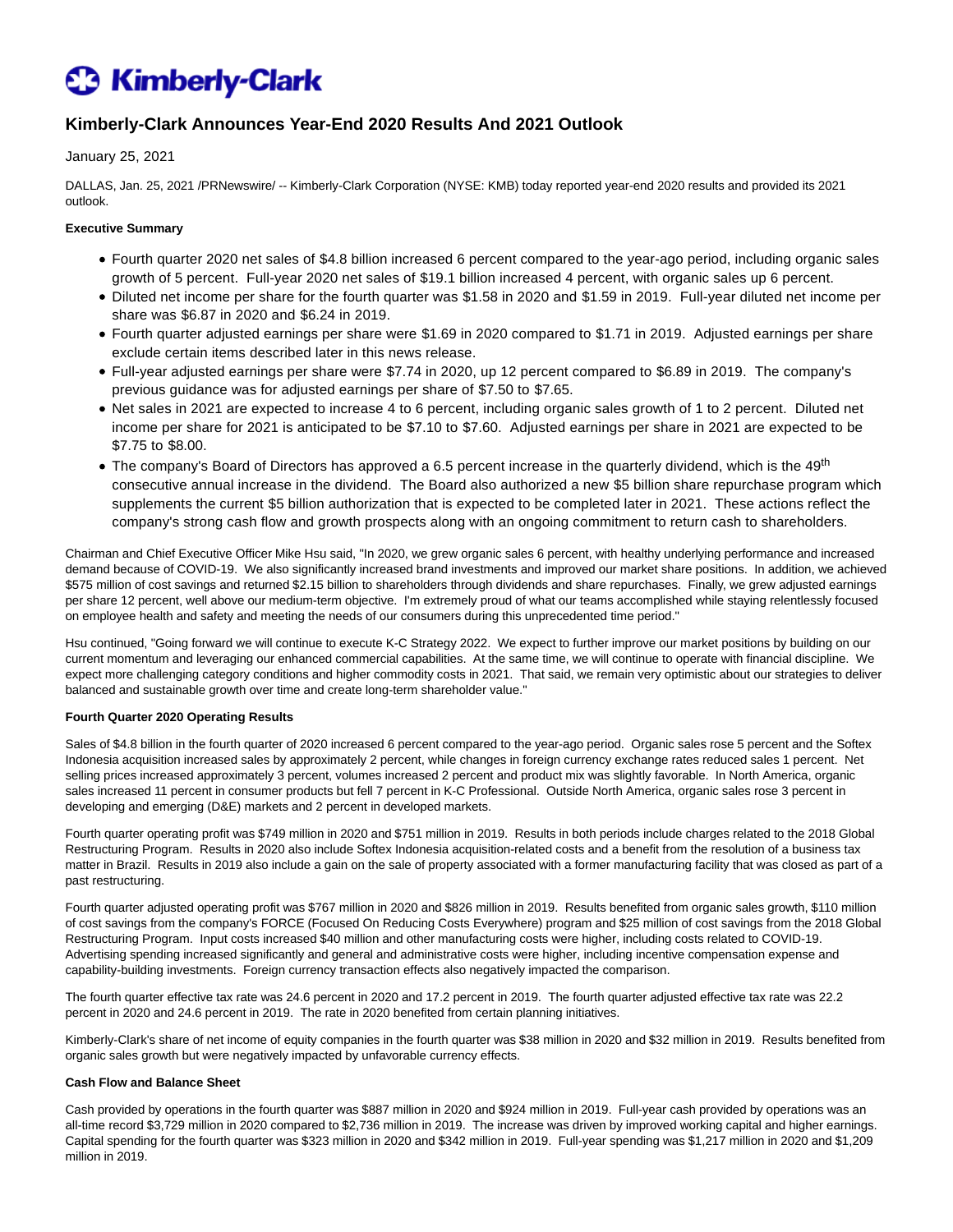Fourth quarter 2020 share repurchases were 1.7 million shares at a cost of \$243 million, bringing full-year repurchases to 4.9 million shares at a cost of \$700 million. Total debt was \$8.4 billion at the end of 2020 and \$7.7 billion at the end of 2019. The increase included incremental financing to fund the Softex Indonesia acquisition that closed on October 1, 2020.

#### **Fourth Quarter 2020 Business Segment Results**

#### Personal Care Segment

Fourth quarter sales of \$2.3 billion increased 5 percent. Volumes increased 3 percent and net selling prices and product mix each improved 1 percent. The Softex Indonesia acquisition increased sales 3 percent while changes in currency rates reduced sales by 3 percent. Fourth quarter operating profit of \$401 million decreased 10 percent. Results were impacted by unfavorable currency effects, other manufacturing cost increases, higher advertising spending, increased general and administrative costs and input cost inflation. The comparison benefited from organic sales growth and cost savings.

Sales in North America increased 3 percent driven by baby and child care. Volumes increased 2 percent and net selling prices rose 1 percent.

Sales in D&E markets increased 7 percent. The Softex Indonesia acquisition increased sales by 8 percent while changes in currency rates reduced sales 9 percent. Volumes rose 4 percent, including increases in Brazil, China, Eastern Europe, India and South Africa. Product mix improved more than 2 percent and net selling prices increased 1 percent.

Sales in developed markets outside North America (Australia, South Korea and Western/Central Europe) increased 6 percent. Changes in currency rates increased sales 5 percent. Volumes rose 2 percent while the combined impact of changes in net selling prices and product mix reduced sales by 1 percent.

#### Consumer Tissue Segment

Fourth quarter sales of \$1.7 billion increased 14 percent. Volumes increased 9 percent and net selling prices rose 6 percent, while product mix was unfavorable by 1 percent. The volume increase was driven by demand related to the outbreak of COVID-19 and the work from home environment. Fourth quarter operating profit of \$337 million increased 20 percent. Results benefited from organic sales growth and cost savings. The comparison was impacted by other manufacturing cost increases, increased advertising spending, higher input costs and increased general and administrative costs.

Sales in North America increased 21 percent. Volumes rose 13 percent, with bathroom tissue and paper towels up double-digits and facial tissue up mid-single digits. Net selling prices improved 11 percent driven by lower promotion expense, while product mix was down 3 percent.

Sales in D&E markets decreased 2 percent including a 6 point negative impact from changes in currency rates. Volumes rose 3 percent and the Softex Indonesia acquisition increased sales by 2 percent.

Sales in developed markets outside North America increased 12 percent. Volumes increased 6 percent, driven by South Korea, and changes in currency rates increased sales 6 percent.

#### K-C Professional (KCP) Segment

Fourth quarter sales of \$0.7 billion decreased 9 percent. Volumes declined 13 percent, reflecting lower away from home demand and challenging business conditions following the outbreak of COVID-19. Net selling prices and product mix each improved 2 percent. Fourth quarter operating profit of \$105 million decreased 38 percent. The comparison was impacted by lower volumes, other manufacturing cost increases, higher input costs, and increased general and administrative costs. Results benefited from favorable net selling prices and cost savings.

Sales in North America decreased 7 percent. Volumes were down 12 percent, while product mix improved 4 percent and net selling prices rose 1 percent. Sales were down significantly in washroom products but increased double-digits in wipers, safety and other products.

Sales in D&E markets decreased 21 percent including a 5 point negative impact from changes in currency rates. Volumes fell 16 percent, with significant declines in all major geographies, and product mix was down 4 percent. Net selling prices increased 5 percent.

Sales in developed markets outside North America were down 2 percent. Volumes decreased 11 percent, while net selling prices and product mix each improved 2 percent. Currency rates were favorable by 5 percent.

#### **Full Year 2020 Results**

Sales of \$19.1 billion increased 4 percent. Organic sales increased 6 percent, as volumes rose 4 percent and net selling prices and product mix each improved 1 percent. Changes in foreign currency exchange rates reduced sales by 2 percent. The net impact of the Softex Indonesia acquisition and business exits in conjunction with the 2018 Global Restructuring Program increased sales slightly.

Operating profit was \$3,244 million in 2020 and \$2,991 million in 2019. Results in both periods include charges related to the 2018 Global Restructuring Program. Results in 2020 also include Softex Indonesia acquisition-related costs and a benefit from the resolution of a business tax matter in Brazil. Results in 2019 also include a gain on the sale of property associated with a former manufacturing facility that was closed as part of a past restructuring.

Adjusted operating profit was \$3,582 million in 2020, up 9 percent compared to \$3,281 million in 2019. Results benefited from organic sales growth, \$455 million of FORCE cost savings and \$120 million of cost savings from the 2018 Global Restructuring Program. Input costs decreased \$175 million, driven by pulp. The comparison was impacted by other manufacturing cost increases, unfavorable currency effects, increased advertising spending and higher general and administrative costs.

Diluted net income per share was \$6.87 in 2020 and \$6.24 in 2019. Adjusted earnings per share of \$7.74 in 2020 increased 12 percent compared to \$6.89 in 2019. The increase was driven by growth in adjusted operating profit, along with higher net income from equity companies and declines in the share count and adjusted effective tax rate.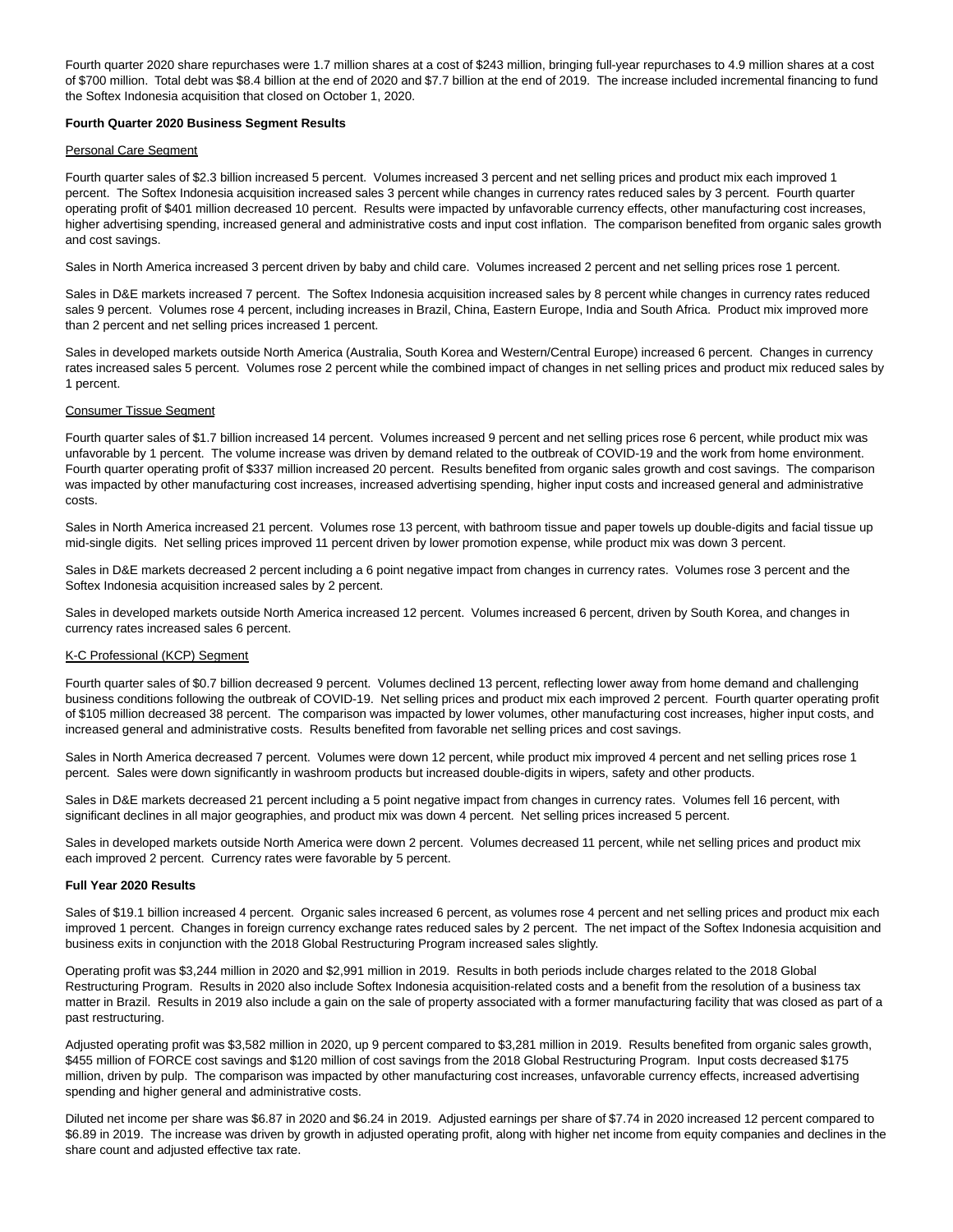### **2018 Global Restructuring Program**

In January 2018, Kimberly-Clark initiated the 2018 Global Restructuring Program in order to reduce the company's structural cost base and enhance the company's flexibility to invest in its brands, growth initiatives and capabilities critical to delivering future growth. As part of the program, Kimberly-Clark expects to exit or divest some low-margin businesses that generate about 1 percent of company net sales.

The restructuring is expected to be completed in 2021. Total restructuring charges are anticipated to be \$2,000 to \$2,100 million pre-tax (\$1,490 to \$1,570 million after tax) compared to the previous estimate for charges toward the high end of the range of \$1,700 to \$1,900 million pre-tax (\$1,300 to \$1,400 million after tax). The increased cost estimate includes impacts from delays as a result of COVID-19 and additional savings opportunities. The company expects the program will generate annual pre-tax cost savings of \$540 to \$560 million by the end of 2021 compared to the prior target of \$500 to \$550 million. Through the end of 2020, the company has incurred cumulative restructuring charges of \$1,821 million pre-tax (\$1,354 million after tax) and generated cumulative savings of \$420 million.

## **2021 Outlook and Key Planning Assumptions**

The company's 2021 outlook assumes no significant impact from potential supply chain disruptions as a result of COVID-19. In addition, key planning and guidance assumptions are as follows:

- Net sales increase 4 to 6 percent.
	- Organic sales increase 1 to 2 percent.
	- Foreign currency exchange rates favorable between 1 and 2 percent.
	- Softex Indonesia acquisition expected to increase sales by 2 percent while exited businesses in conjunction with the 2018 Global Restructuring Program anticipated to reduce sales slightly.
- Adjusted operating profit similar, to up 2 percent, year-on-year.
	- o Benefits from net sales growth.
	- Cost savings of \$400 to \$460 million, including \$280 to \$320 million from the FORCE program and \$120 to \$140 million from the 2018 Global Restructuring Program.
	- Key cost inputs expected to increase \$450 to \$600 million. Costs are projected to increase for most raw materials and distribution expenses.
- Adjusted nonoperating expense expected to decrease year-on-year.
- Adjusted effective tax rate of 22 to 24 percent.
- Net income from equity companies similar, to up somewhat, year-on-year.
- Adjusted earnings per share of \$7.75 to \$8.00 compared to \$7.74 in 2020.
- Capital spending of \$1,200 to \$1,300 million, including spending related to the 2018 Global Restructuring Program and other growth initiatives.
- Dividend increase of 6.5 percent (approved by the Board of Directors and mentioned previously in this release). The quarterly dividend will increase to \$1.14 per share, up from \$1.07 per share in 2020. The first dividend will be payable on April 5, 2021 to stockholders of record on March 5, 2021.
- Share repurchases of \$650 to \$750 million, subject to market conditions.

## **Non-GAAP Financial Measures**

This news release and the accompanying tables include the following financial measures that have not been calculated in accordance with accounting principles generally accepted in the U.S., or GAAP, and are therefore referred to as non-GAAP financial measures:

- Adjusted earnings and earnings per share
- Adjusted gross and operating profit
- Adjusted effective tax rate

These non-GAAP financial measures exclude the following items for the relevant time periods as indicated in the accompanying non-GAAP reconciliations to the comparable GAAP financial measures:

- 2018 Global Restructuring Program. Mentioned elsewhere in this release.
- Softex Indonesia acquisition-related costs. The company incurred transaction and integration costs in 2020 associated with the acquisition of Softex Indonesia.
- Brazil business tax credits. In the fourth quarter of 2020, we received a favorable legal ruling that resolved certain matters related to prior years' business taxes in Brazil**.**
- Property sale gain. In the fourth quarter of 2019, the company recognized a gain on the sale of property associated with a former manufacturing facility that was closed in 2012 as part of a past restructuring.

The company provides these non-GAAP financial measures as supplemental information to our GAAP financial measures. Management and the company's Board of Directors use adjusted earnings, adjusted earnings per share and adjusted gross and operating profit to (a) evaluate the company's historical and prospective financial performance and its performance relative to its competitors, (b) allocate resources and (c) measure the operational performance of the company's business units and their managers. Management also believes that the use of an adjusted effective tax rate provides improved insight into the tax effects of our ongoing business operations.

Additionally, the Management Development and Compensation Committee of the company's Board of Directors has used certain of the non-GAAP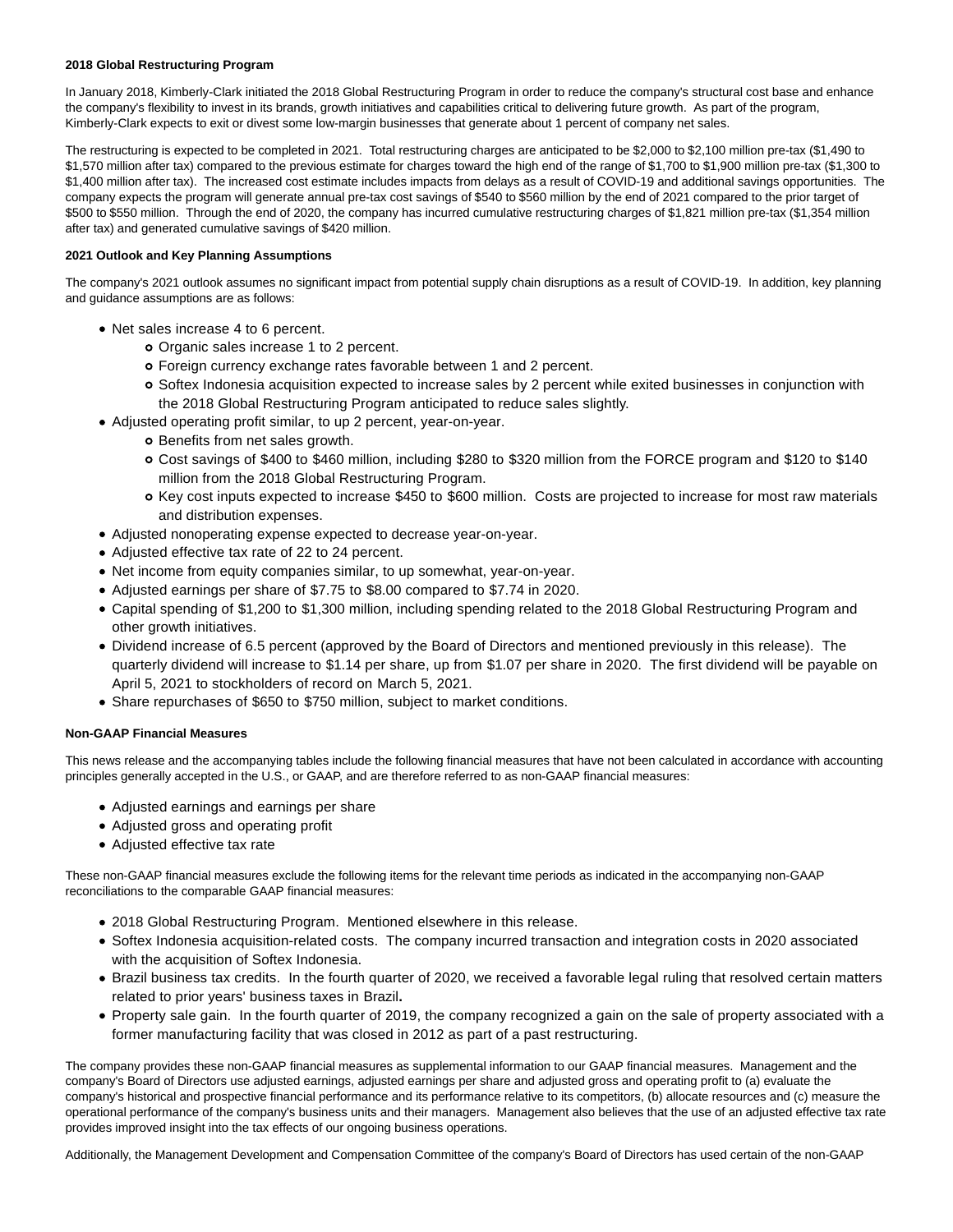financial measures when setting and assessing achievement of incentive compensation goals. These goals are based, in part, on the company's adjusted earnings per share and improvement in the company's adjusted return on invested capital determined by excluding certain of the adjustments that are used in calculating these non-GAAP financial measures.

This news release includes information regarding organic sales growth, which describes the impact of changes in volume, net selling prices and product mix on net sales. Changes in foreign currency exchange rates, exited businesses and acquisitions also impact the year-over-year change in net sales.

#### **Conference Call**

A conference call to discuss this news release and other matters of interest to investors and analysts will be held at 9 a.m. (CST) today. The conference call will be simultaneously broadcast over the World Wide Web. Stockholders and others are invited to listen to the live broadcast or a playback, which can be accessed by following the instructions set out in the Investors section of the company's Web site [\(www.kimberly-clark.com\).](https://c212.net/c/link/?t=0&l=en&o=3045130-1&h=1408031576&u=http%3A%2F%2Fwww.kimberly-clark.com%2F&a=www.kimberly-clark.com)

#### **About Kimberly-Clark**

Kimberly-Clark (NYSE: KMB) and its trusted brands are an indispensable part of life for people in more than 175 countries. Fueled by ingenuity, creativity, and an understanding of people's most essential needs, we create products that help individuals experience more of what's important to them. Our portfolio of brands, including Huggies, Kleenex, Scott, Kotex, Cottonelle, Poise, Depend, Andrex, Pull-Ups, GoodNites, Intimus, Neve, Plenitud, Sweety, Softex, Viva and WypAll, hold No. 1 or No. 2 share positions in approximately 80 countries. We use sustainable practices that support a healthy planet, build strong communities, and ensure our business thrives for decades to come. To keep up with the latest news and to learn more about the company's nearly 150-year history of innovation, visi[t kimberly-clark.com.](http://kimberly-clark.com/)

Copies of Kimberly-Clark's Annual Report to Stockholders and its proxy statements and other SEC filings, including Annual Reports on Form 10-K, Quarterly Reports on Form 10-Q and Current Reports on Form 8-K, are made available free of charge on the company's Web site on the same day they are filed with the SEC. To view these filings, visit the Investors section of the company's Web site.

As more fully described in Kimberly-Clark's Quarterly Report on Form 10-Q for the quarter ended September 30, 2020, the company has been actively monitoring the COVID-19 situation and its impact globally. The impact of COVID-19 and measures to prevent its spread are affecting our business in a number of ways. We have experienced increased volatility in demand for some of our products as consumers adapt to the evolving environment. We have also experienced incidents of supply chain disruption and increased currency and commodity volatility. We expect the ultimate significance of the impact on our financial and operational results will be dictated by the length of time that such circumstances continue, which will depend on the currently unknowable extent and duration of the COVID-19 pandemic and any governmental and public actions taken in response. COVID-19 also makes it more challenging for management to estimate future business performance, particularly over the near term.

Certain matters contained in this news release concerning the outlook, anticipated financial and operating results, raw material, energy and other input costs, anticipated currency rates and exchange risks, including in Argentina, net income from equity companies, sources and uses of cash, the effective tax rate, the anticipated cost savings from the company's FORCE program, charges and savings from the 2018 Global Restructuring Program, growth initiatives, product innovations, contingencies and anticipated transactions of the company constitute forward-looking statements and are based upon management's expectations and beliefs concerning future events impacting the company. In addition, many factors outside our control, including pandemics (including the ongoing COVID-19 outbreak), epidemics, failure to realize the expected benefits or synergies from the Softex Indonesia acquisition, fluctuations in foreign currency exchange rates, the prices and availability of our raw materials, potential competitive pressures on selling prices for our products, energy costs, our ability to maintain key customer relationships, as well as general economic and political conditions globally and in the markets in which we do business, could affect the realization of these estimates.

There can be no assurance that these future events will occur as anticipated or that the company's results will be as estimated. Forward-looking statements speak only as of the date they were made, and we undertake no obligation to publicly update them. For a description of certain factors that could cause the company's future results to differ from those expressed in any such forward-looking statements, see Item 1A entitled "Risk Factors" in each of the company's Quarterly Report on Form 10-Q for the quarter ended March 31, 2020 and the company's Annual Report on Form 10-K for the year ended December 31, 2019.

### KIMBERLY-CLARK CORPORATION CONSOLIDATED INCOME STATEMENTS (Millions, except per share amounts)

|                                                     |    | 2020  | 2019        | Change |
|-----------------------------------------------------|----|-------|-------------|--------|
| <b>Net Sales</b>                                    | \$ | 4,836 | \$<br>4,583 | $+6\%$ |
| Cost of products sold                               |    | 3,172 | 3,017       | $+5%$  |
| <b>Gross Profit</b>                                 |    | 1,664 | 1,566       | $+6%$  |
| Marketing, research and general expenses            |    | 996   | 859         | $+16%$ |
| Other (income) and expense, net                     |    | (81)  | (44)        | $+84%$ |
| <b>Operating Profit</b>                             |    | 749   | 751         |        |
| Nonoperating expense                                |    | (13)  | (58)        | $-78%$ |
| Interest income                                     |    | 2     | 3           | $-33%$ |
| Interest expense                                    |    | (64)  | (63)        | $+2%$  |
| Income Before Income Taxes and Equity Interests     |    | 674   | 633         | $+6%$  |
| Provision for income taxes                          |    | (166) | (109)       | $+52%$ |
| <b>Income Before Equity Interests</b>               |    | 508   | 524         | $-3\%$ |
| Share of net income of equity companies             |    | 38    | 32          | $+19%$ |
| Net Income                                          |    | 546   | 556         | $-2\%$ |
| Net income attributable to noncontrolling interests |    | (7)   | (9)         | $-22%$ |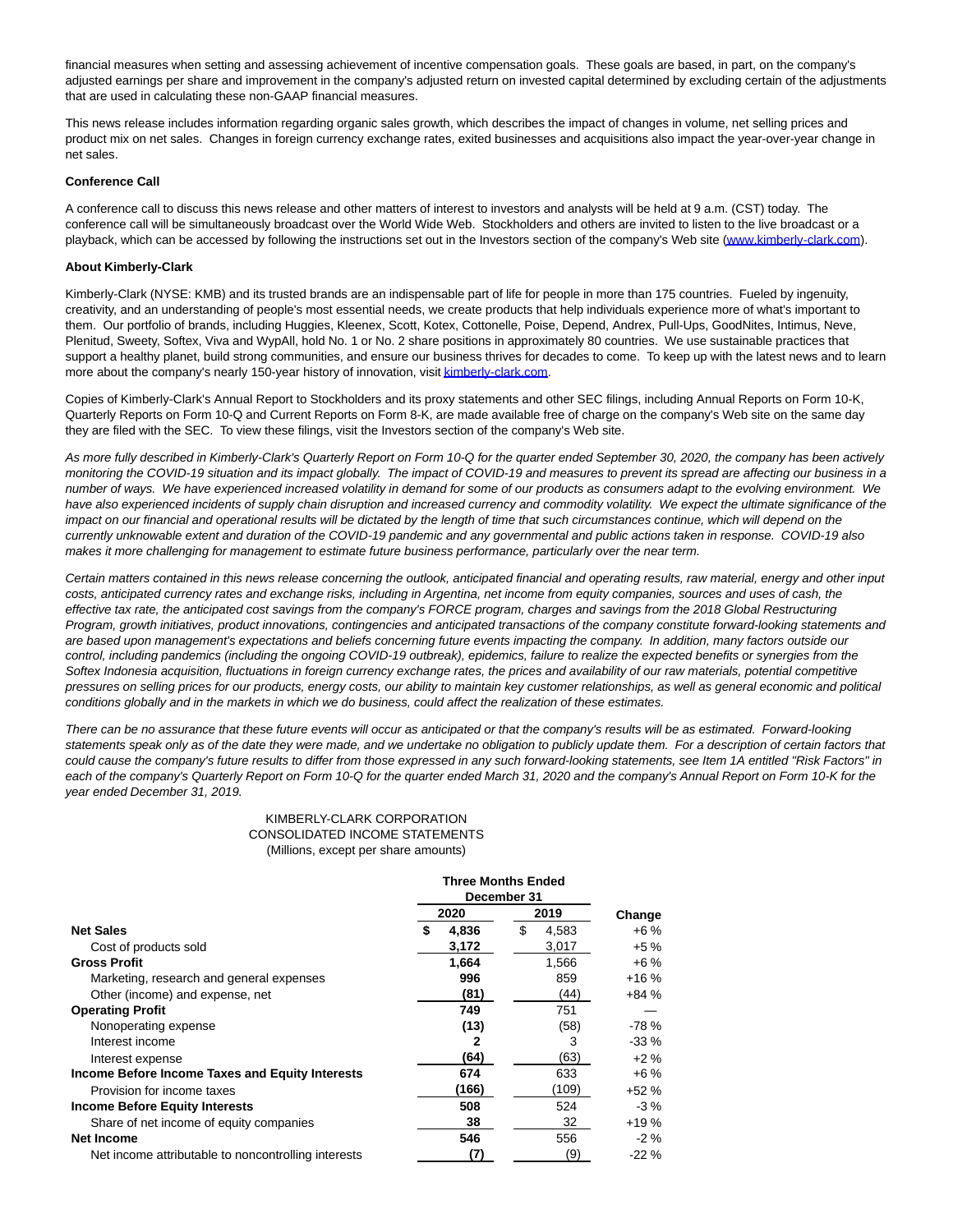| Net Income Attributable to Kimberly-Clark Corporation | 539  |    | 547  | $-1%$ |
|-------------------------------------------------------|------|----|------|-------|
| <b>Per Share Basis</b>                                |      |    |      |       |
| Net Income Attributable to Kimberly-Clark Corporation |      |    |      |       |
| Basic                                                 | 1.59 |    | 1.60 | $-1%$ |
| <b>Diluted</b>                                        | 1.58 |    | 1.59 | $-1%$ |
| <b>Cash Dividends Declared</b>                        | 1.07 | £. | 1.03 | $+4%$ |
|                                                       |      |    |      |       |
|                                                       |      |    |      |       |

| <b>Common Shares Outstanding</b>              | December 31 |       |  |  |  |
|-----------------------------------------------|-------------|-------|--|--|--|
|                                               | 2020        | 2019  |  |  |  |
| Outstanding shares as of                      | 338.7       | 341.4 |  |  |  |
| Average diluted shares for three months ended | 341.1       | 344.4 |  |  |  |

Unaudited

## KIMBERLY-CLARK CORPORATION CONSOLIDATED INCOME STATEMENTS (Millions, except per share amounts)

|                                                       |     | <b>Twelve Months Ended</b><br>December 31 |    |        |        |
|-------------------------------------------------------|-----|-------------------------------------------|----|--------|--------|
|                                                       |     | 2020                                      |    | 2019   | Change |
| <b>Net Sales</b>                                      | \$  | 19,140                                    | \$ | 18,450 | $+4%$  |
| Cost of products sold                                 |     | 12,318                                    |    | 12,415 | $-1%$  |
| <b>Gross Profit</b>                                   |     | 6,822                                     |    | 6,035  | $+13%$ |
| Marketing, research and general expenses              |     | 3,632                                     |    | 3,254  | $+12%$ |
| Other (income) and expense, net                       |     | (54)                                      |    | (210)  | $-74%$ |
| <b>Operating Profit</b>                               |     | 3,244                                     |    | 2,991  | $+8%$  |
| Nonoperating expense                                  |     | (70)                                      |    | (91)   | $-23%$ |
| Interest income                                       |     | 8                                         |    | 11     | $-27%$ |
| Interest expense                                      |     | (252)                                     |    | (261)  | $-3%$  |
| Income Before Income Taxes and Equity Interests       |     | 2,930                                     |    | 2,650  | $+11%$ |
| Provision for income taxes                            |     | (676)                                     |    | (576)  | $+17%$ |
| <b>Income Before Equity Interests</b>                 |     | 2,254                                     |    | 2,074  | $+9%$  |
| Share of net income of equity companies               |     | 142                                       |    | 123    | $+15%$ |
| Net Income                                            |     | 2,396                                     |    | 2,197  | $+9%$  |
| Net income attributable to noncontrolling interests   |     | (44)                                      |    | (40)   | $+10%$ |
| Net Income Attributable to Kimberly-Clark Corporation | -\$ | 2,352                                     | \$ | 2,157  | $+9%$  |
| <b>Per Share Basis</b>                                |     |                                           |    |        |        |
| Net Income Attributable to Kimberly-Clark Corporation |     |                                           |    |        |        |
| Basic                                                 | \$  | 6.90                                      | \$ | 6.28   | $+10%$ |
| <b>Diluted</b>                                        | \$  | 6.87                                      | \$ | 6.24   | $+10%$ |
| <b>Cash Dividends Declared</b>                        | \$  | 4.28                                      | \$ | 4.12   | $+4%$  |
| <b>Common Shares Outstanding</b>                      |     | December 31                               |    |        |        |
|                                                       |     | 2020                                      |    | 2019   |        |
| Average diluted shares for twelve months ended        |     | 342.5                                     |    | 345.6  |        |

Average diluted shares for twelve months ended

2020 Data is Unaudited

## KIMBERLY-CLARK CORPORATION NON-GAAP RECONCILIATIONS (Millions, except per share amounts)

|                       | Three Months Ended December 31, 2020 |          |  |                |                     |                      |                     |  |                 |                 |
|-----------------------|--------------------------------------|----------|--|----------------|---------------------|----------------------|---------------------|--|-----------------|-----------------|
|                       | <b>Softex</b>                        |          |  |                |                     |                      |                     |  |                 |                 |
|                       |                                      |          |  | 2018 Global    | <b>Indonesia</b>    |                      | Brazil              |  |                 | As              |
|                       | As                                   |          |  | Restructuring  | <b>Acquisition-</b> |                      | <b>Business Tax</b> |  | <b>Adjusted</b> |                 |
|                       |                                      | Reported |  | <b>Program</b> |                     | <b>Related Costs</b> | <b>Credits</b>      |  |                 | <b>Non-GAAP</b> |
| Cost of products sold |                                      | 3,172    |  | 46             |                     |                      |                     |  |                 | 3.126           |
| Gross profit          |                                      | 1,664    |  | (46)           |                     |                      |                     |  |                 | 1,710           |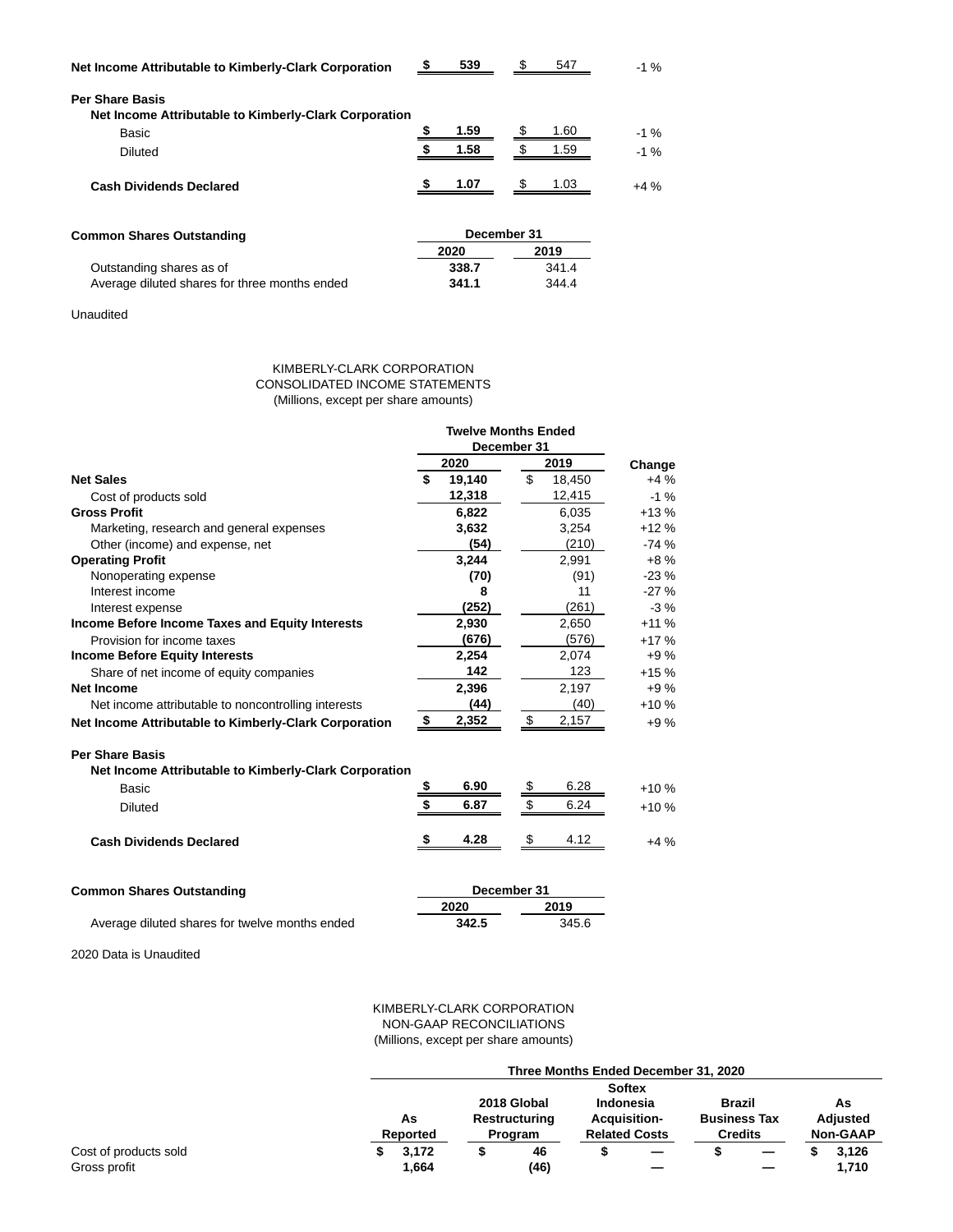| Marketing, research and general expenses              | 996   | 34     | 23     |      | 939   |
|-------------------------------------------------------|-------|--------|--------|------|-------|
| Other (income) and expense, net                       | (81)  | (8)    |        | (77) |       |
| Operating profit                                      | 749   | (72)   | (23)   | 77   | 767   |
| Nonoperating expense                                  | (13)  | (10)   |        |      | (3)   |
| Provision for income taxes                            | (166) | 11     |        | (26) | (156) |
| Effective tax rate                                    | 24.6% |        |        |      | 22.2% |
| Net income attributable to noncontrolling interests   |       |        |        |      | (8)   |
| Net income attributable to Kimberly-Clark Corporation | 539   | (70)   | (18)   | 51   | 576   |
| Diluted earnings per share <sup>(a)</sup>             | 1.58  | (0.21) | (0.05) | 0.15 | 1.69  |

|                                                       | Three Months Ended December 31, 2019 |          |   |               |                      |      |   |                 |
|-------------------------------------------------------|--------------------------------------|----------|---|---------------|----------------------|------|---|-----------------|
|                                                       |                                      |          |   | 2018 Global   |                      |      |   | As              |
|                                                       |                                      | As       |   | Restructuring | <b>Property Sale</b> |      |   | <b>Adjusted</b> |
|                                                       |                                      | Reported |   | Program       | Gain                 |      |   | <b>Non-GAAP</b> |
| Cost of products sold                                 | S.                                   | 3.017    | S | 85            | \$                   |      | S | 2,932           |
| Gross profit                                          |                                      | 1,566    |   | (85)          |                      |      |   | 1,651           |
| Marketing, research and general expenses              |                                      | 859      |   | 33            |                      |      |   | 826             |
| Other (income) and expense, net                       |                                      | (44)     |   | (12)          |                      | (31) |   | (1)             |
| Operating profit                                      |                                      | 751      |   | (106)         |                      | 31   |   | 826             |
| Nonoperating expense                                  |                                      | (58)     |   | (45)          |                      |      |   | (13)            |
| Provision for income taxes                            |                                      | (109)    |   | 83            |                      | (7)  |   | (185)           |
| Effective tax rate                                    |                                      | 17.2 %   |   |               |                      |      |   | 24.6%           |
| Net income attributable to noncontrolling interests   |                                      | (9)      |   |               |                      |      |   | (10)            |
| Net income attributable to Kimberly-Clark Corporation |                                      | 547      |   | (67)          |                      | 24   |   | 590             |
| Diluted earnings per share <sup>(a)</sup>             |                                      | 1.59     |   | (0.19)        |                      | 0.07 |   | 1.71            |

(a) "As Adjusted Non-GAAP" may not equal "As Reported" plus "Adjustments" as a result of rounding.

Unaudited

## KIMBERLY-CLARK CORPORATION NON-GAAP RECONCILIATIONS (Millions, except per share amounts)

|                                                                                                  | Twelve Months Ended December 31, 2020 |          |    |               |    |                      |                     |      |  |                 |
|--------------------------------------------------------------------------------------------------|---------------------------------------|----------|----|---------------|----|----------------------|---------------------|------|--|-----------------|
|                                                                                                  | <b>Softex</b>                         |          |    |               |    |                      |                     |      |  |                 |
|                                                                                                  |                                       |          |    | 2018 Global   |    | <b>Indonesia</b>     | <b>Brazil</b>       |      |  | As              |
|                                                                                                  |                                       | As       |    | Restructuring |    | <b>Acquisition-</b>  | <b>Business Tax</b> |      |  | Adjusted        |
|                                                                                                  |                                       | Reported |    | Program       |    | <b>Related Costs</b> | <b>Credits</b>      |      |  | <b>Non-GAAP</b> |
| Cost of products sold                                                                            |                                       | 12,318   | \$ | 283           | \$ |                      |                     |      |  | 12,035          |
| Gross profit                                                                                     |                                       | 6,822    |    | (283)         |    |                      |                     |      |  | 7,105           |
| Marketing, research and general expenses                                                         |                                       | 3,632    |    | 109           |    | 32                   |                     |      |  | 3,491           |
| Other (income) and expense, net                                                                  |                                       | (54)     |    | (9)           |    |                      |                     | (77) |  | 32              |
| Operating profit                                                                                 |                                       | 3,244    |    | (383)         |    | (32)                 |                     | 77   |  | 3,582           |
| Nonoperating expense                                                                             |                                       | (70)     |    | (36)          |    |                      |                     |      |  | (34)            |
| Provision for income taxes                                                                       |                                       | (676)    |    | 94            |    | 5                    |                     | (26) |  | (749)           |
| Effective tax rate                                                                               |                                       | 23.1%    |    |               |    |                      |                     |      |  | 22.7%           |
| Share of net income of equity companies                                                          |                                       | 142      |    | (1)           |    |                      |                     |      |  | 143             |
| Net income attributable to noncontrolling interests<br>Net income attributable to Kimberly-Clark |                                       | (44)     |    |               |    |                      |                     |      |  | (47)            |
| Corporation                                                                                      |                                       | 2,352    |    | (323)         |    | (27)                 |                     | 51   |  | 2,651           |
| Diluted earnings per share <sup>(a)</sup>                                                        |                                       | 6.87     |    | (0.94)        |    | (0.08)               |                     | 0.15 |  | 7.74            |

|                                                | Twelve Months Ended December 31, 2019 |    |                                         |                                        |      |   |                                   |  |
|------------------------------------------------|---------------------------------------|----|-----------------------------------------|----------------------------------------|------|---|-----------------------------------|--|
|                                                | As<br>Reported                        |    | 2018 Global<br>Restructuring<br>Program | <b>Property</b><br><b>Sale</b><br>Gain |      |   | As<br>Adjusted<br><b>Non-GAAP</b> |  |
| Cost of products sold                          | 12.415                                | \$ | 416                                     | \$                                     |      | ъ | 11,999                            |  |
| Gross profit                                   | 6.035                                 |    | (416)                                   |                                        |      |   | 6.451                             |  |
| Marketing, research and general expenses       | 3.254                                 |    | 99                                      |                                        |      |   | 3.155                             |  |
| Other (income) and expense, net <sup>(b)</sup> | (210)                                 |    | (194)                                   |                                        | (31) |   | 15                                |  |
| Operating profit                               | 2,991                                 |    | (321)                                   |                                        | 31   |   | 3,281                             |  |
| Nonoperating expense                           | (91)                                  |    | (45)                                    |                                        |      |   | (46)                              |  |
| Provision for income taxes                     | (576)                                 |    | 118                                     |                                        | (7)  |   | (687)                             |  |
| Effective tax rate                             | 21.7%                                 |    |                                         |                                        |      |   | 23.0 %                            |  |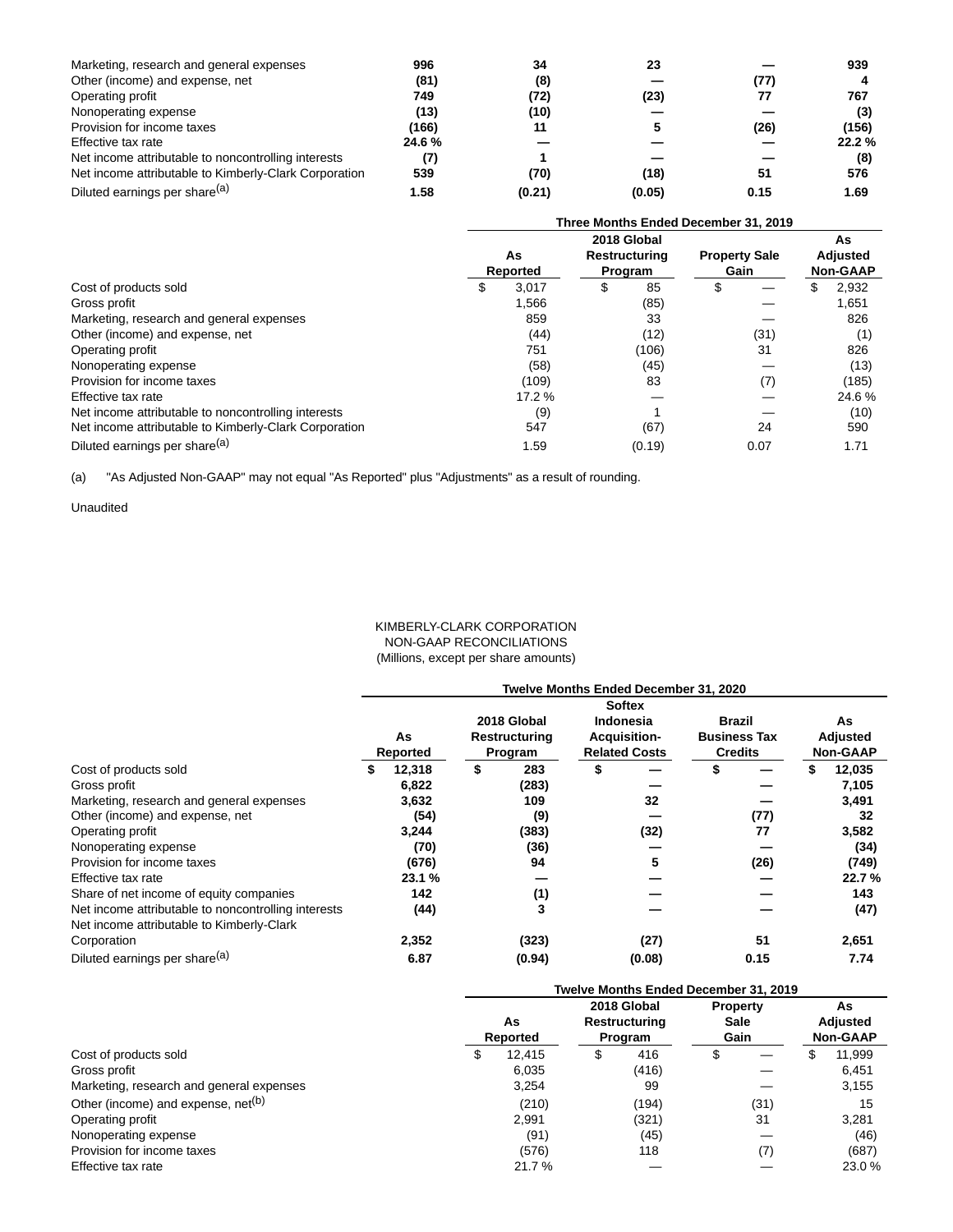| Share of net income of equity companies               | 123   | (2)    | $\overline{\phantom{m}}$ | 125   |
|-------------------------------------------------------|-------|--------|--------------------------|-------|
| Net income attributable to noncontrolling interests   | (40)  |        |                          | (42)  |
| Net income attributable to Kimberly-Clark Corporation | 2.157 | (248)  | 24                       | 2.381 |
| Diluted earnings per share <sup>(a)</sup>             | 6.24  | (0.72) | 0.07                     | 6.89  |

(a) "As Adjusted Non-GAAP" may not equal "As Reported" plus "Adjustments" as a result of rounding.

(b) Other (income) and expense, net includes a pre-tax gain of approximately \$182 million on the sale of a manufacturing facility and associated real estate which were disposed of as part of the 2018 Global Restructuring Program.

Non-GAAP financial measures are not meant to be considered in isolation or as a substitute for the comparable GAAP measures, and they should be read only in conjunction with the company's consolidated financial statements prepared in accordance with GAAP. There are limitations to these non-GAAP financial measures because they are not prepared in accordance with GAAP and may not be comparable to similarly titled measures of other companies due to potential differences in methods of calculation and items being excluded. The company compensates for these limitations by using these non-GAAP financial measures as a supplement to the GAAP measures and by providing reconciliations of the non-GAAP and comparable GAAP financial measures.

Unaudited

## KIMBERLY-CLARK CORPORATION CONSOLIDATED BALANCE SHEETS (Millions)

|                                                        | December 31 |        |    |        |
|--------------------------------------------------------|-------------|--------|----|--------|
|                                                        | 2020        |        |    | 2019   |
| <b>ASSETS</b>                                          |             |        |    |        |
| <b>Current Assets</b>                                  |             |        |    |        |
| Cash and cash equivalents                              | \$          | 303    | \$ | 442    |
| Accounts receivable, net                               |             | 2,235  |    | 2.263  |
| Inventories                                            |             | 1,903  |    | 1,790  |
| Other current assets                                   |             | 733    |    | 562    |
| <b>Total Current Assets</b>                            |             | 5,174  |    | 5,057  |
| Property, Plant and Equipment, Net                     |             | 8,042  |    | 7,450  |
| <b>Investments in Equity Companies</b>                 |             | 300    |    | 268    |
| Goodwill                                               |             | 1,895  |    | 1,467  |
| <b>Other Intangible Assets, Net</b>                    |             | 832    |    | 29     |
| <b>Other Assets</b>                                    |             | 1.280  |    | 1.012  |
| <b>TOTAL ASSETS</b>                                    | \$          | 17,523 | \$ | 15,283 |
| <b>LIABILITIES AND STOCKHOLDERS' EQUITY</b>            |             |        |    |        |
| <b>Current Liabilities</b>                             |             |        |    |        |
| Debt payable within one year                           | \$          | 486    | \$ | 1,534  |
| Trade accounts payable                                 |             | 3,336  |    | 3,055  |
| Accrued expenses and other current liabilities         |             | 2,262  |    | 1,978  |
| Dividends payable                                      |             | 359    |    | 352    |
| <b>Total Current Liabilities</b>                       |             | 6,443  |    | 6,919  |
| Long-Term Debt                                         |             | 7,878  |    | 6,213  |
| <b>Noncurrent Employee Benefits</b>                    |             | 864    |    | 897    |
| <b>Deferred Income Taxes</b>                           |             | 723    |    | 511    |
| <b>Other Liabilities</b>                               |             | 718    |    | 520    |
| <b>Redeemable Preferred Securities of Subsidiaries</b> |             | 28     |    | 29     |
| <b>Stockholders' Equity</b>                            |             |        |    |        |
| Kimberly-Clark Corporation                             |             | 626    |    | (33)   |
| Noncontrolling Interests                               |             | 243    |    | 227    |
| <b>Total Stockholders' Equity</b>                      |             | 869    |    | 194    |
| TOTAL LIABILITIES AND STOCKHOLDERS' EQUITY             | \$          | 17,523 | \$ | 15,283 |

2020 Data is Unaudited

## KIMBERLY-CLARK CORPORATION CONSOLIDATED CASH FLOW STATEMENTS (Millions)

| <b>Three Months Ended</b> |      | <b>Twelve Months Ended</b> |      |  |  |  |
|---------------------------|------|----------------------------|------|--|--|--|
| December 31               |      | December 31                |      |  |  |  |
| 2020                      | 2019 | 2020                       | 2019 |  |  |  |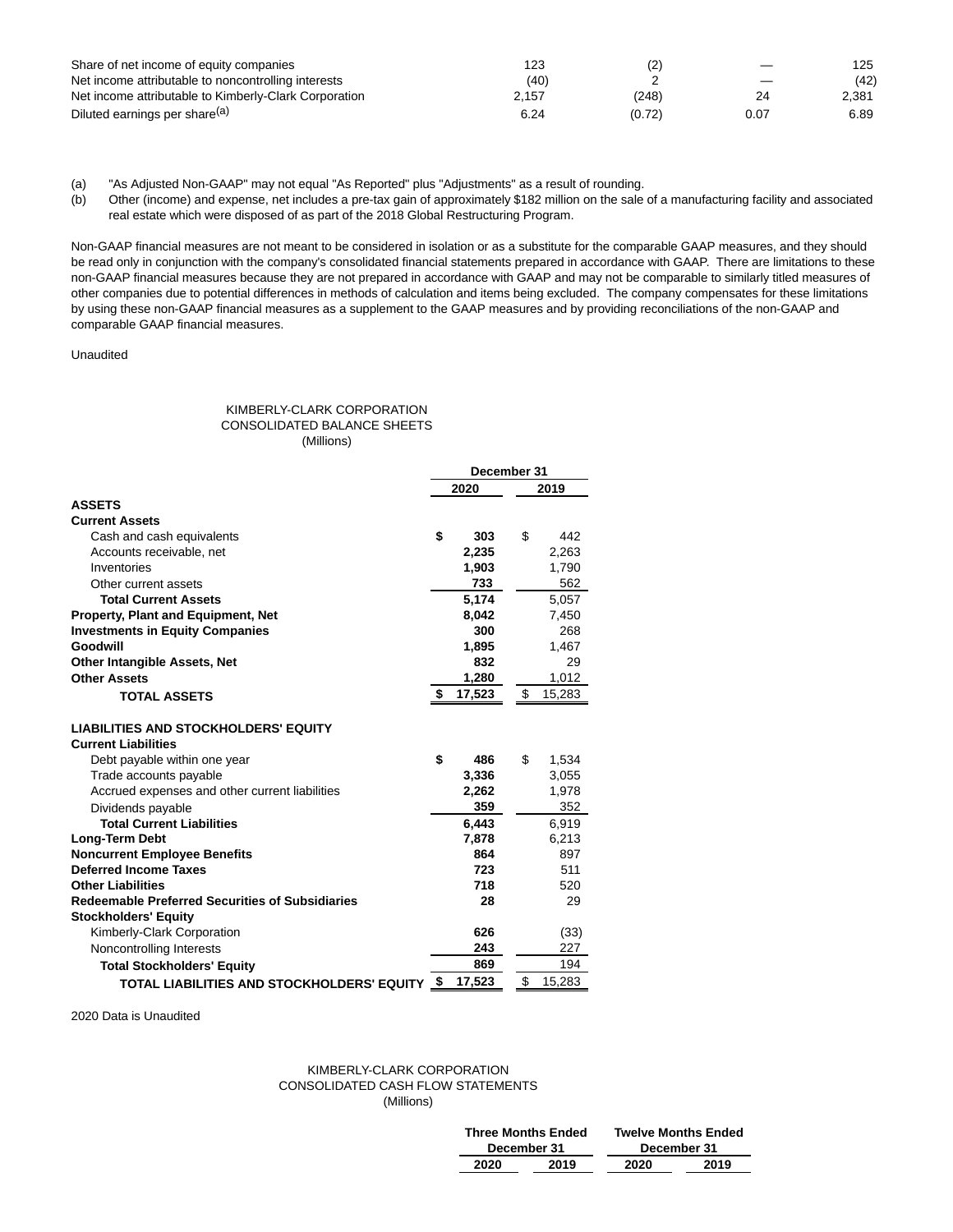| <b>Operating Activities</b>                                        |           |           |             |             |
|--------------------------------------------------------------------|-----------|-----------|-------------|-------------|
| Net income                                                         | \$<br>546 | \$<br>556 | \$<br>2,396 | \$<br>2.197 |
| Depreciation and amortization                                      | 190       | 217       | 796         | 917         |
| Asset impairments                                                  | 17        |           | 17          |             |
| Stock-based compensation                                           | 46        | 22        | 147         | 96          |
| Deferred income taxes                                              | 75        | 21        | 45          | 29          |
| Net (gains) losses on asset dispositions                           | 1         | (38)      | 68          | (193)       |
| Equity companies' earnings (in excess of) less than dividends paid | 23        | 25        | (30)        | (6)         |
| Operating working capital                                          | 71        | 111       | 363         | (288)       |
| Postretirement benefits                                            | (35)      | 29        | (28)        | 13          |
| Other                                                              | (47)      | (19)      | (45)        | (29)        |
| <b>Cash Provided by Operations</b>                                 | 887       | 924       | 3,729       | 2,736       |
| <b>Investing Activities</b>                                        |           |           |             |             |
| Capital spending                                                   | (323)     | (342)     | (1,217)     | (1,209)     |
| Acquisition, net of cash acquired                                  | (1,083)   |           | (1,083)     | (4)         |
| Proceeds from dispositions of property                             | 26        | 36        | 31          | 242         |
| Investments in time deposits                                       | (244)     | (215)     | (753)       | (568)       |
| Maturities of time deposits                                        | 286       | 255       | 690         | 542         |
| Other                                                              | 10        | (9)       | 27          | (45)        |
| <b>Cash Used for Investing</b>                                     | (1, 328)  | (275)     | (2, 305)    | (1,042)     |
| <b>Financing Activities</b>                                        |           |           |             |             |
| Cash dividends paid                                                | (364)     | (354)     | (1, 451)    | (1,408)     |
| Change in short-term debt                                          | (64)      | (21)      | (561)       | 303         |
| Debt proceeds                                                      | 3         | 6         | 1,845       | 706         |
| Debt repayments                                                    | (101)     | (2)       | (854)       | (707)       |
| Proceeds from exercise of stock options                            | 5         | 17        | 217         | 228         |
| Acquisitions of common stock for the treasury                      | (251)     | (256)     | (700)       | (800)       |
| Other                                                              | (23)      | (22)      | (63)        | (114)       |
| <b>Cash Used for Financing</b>                                     | (795)     | (632)     | (1, 567)    | (1,792)     |
| Effect of Exchange Rate Changes on Cash and Cash Equivalents       | 21        | 9         | 4           | 1           |
| <b>Change in Cash and Cash Equivalents</b>                         | (1, 215)  | 26        | (139)       | (97)        |
| Cash and Cash Equivalents - Beginning of Period                    | 1,518     | 416       | 442         | 539         |
| Cash and Cash Equivalents - End of Period                          | \$<br>303 | 442<br>\$ | \$<br>303   | \$<br>442   |

Unaudited

## KIMBERLY-CLARK CORPORATION SELECTED BUSINESS SEGMENT DATA (Millions)

|                                                | <b>Three Months Ended</b><br>December 31 |       |    |       | <b>Twelve Months Ended</b><br>December 31 |      |        |      |        |        |
|------------------------------------------------|------------------------------------------|-------|----|-------|-------------------------------------------|------|--------|------|--------|--------|
|                                                |                                          | 2020  |    | 2019  | Change                                    | 2020 |        | 2019 |        | Change |
| <b>NET SALES</b>                               |                                          |       |    |       |                                           |      |        |      |        |        |
| Personal Care                                  | \$                                       | 2,349 | \$ | 2,242 | $+5%$                                     | \$   | 9,339  | \$   | 9,108  | $+3%$  |
| <b>Consumer Tissue</b>                         |                                          | 1.727 |    | 1,511 | $+14%$                                    |      | 6,718  |      | 5,993  | $+12%$ |
| K-C Professional                               |                                          | 742   |    | 815   | $-9%$                                     |      | 3,019  |      | 3,292  | $-8%$  |
| Corporate & Other                              |                                          | 18    |    | 15    | N.M.                                      |      | 64     |      | 57     | N.M.   |
| <b>TOTAL NET SALES</b>                         |                                          | 4,836 | \$ | 4,583 | $+6%$                                     |      | 19,140 |      | 18,450 | $+4%$  |
| <b>OPERATING PROFIT</b>                        |                                          |       |    |       |                                           |      |        |      |        |        |
| Personal Care                                  | \$                                       | 401   | \$ | 445   | $-10%$                                    | \$   | 1,933  | \$   | 1.904  | $+2\%$ |
| <b>Consumer Tissue</b>                         |                                          | 337   |    | 281   | $+20%$                                    |      | 1.448  |      | 1.007  | $+44%$ |
| K-C Professional                               |                                          | 105   |    | 169   | $-38%$                                    |      | 528    |      | 657    | $-20%$ |
| Corporate & Other <sup>(a)</sup>               |                                          | (175) |    | (188) | N.M.                                      |      | (719)  |      | (787)  | N.M.   |
| Other (income) and expense, net <sup>(a)</sup> |                                          | (81)  |    | (44)  | $+84%$                                    |      | (54)   |      | (210)  | $-74%$ |
| <b>TOTAL OPERATING PROFIT</b>                  | - 5                                      | 749   | \$ | 751   |                                           |      | 3,244  |      | 2,991  | $+8%$  |

(a) Corporate & Other and Other (income) and expense, net include income and expense not associated with the business segments, including adjustments as indicated in the Non-GAAP Reconciliations.

## **PERCENTAGE CHANGE IN NET SALES VERSUS PRIOR YEAR**

|               |                      | Three Months Ended December 31, 2020 |              |              |                            |                 |                        |  |  |  |
|---------------|----------------------|--------------------------------------|--------------|--------------|----------------------------|-----------------|------------------------|--|--|--|
|               |                      |                                      | <b>Net</b>   | Mix/         |                            |                 |                        |  |  |  |
|               | Total <sup>(a)</sup> | <b>Volume</b>                        | <b>Price</b> | <b>Other</b> | Acquisition <sup>(b)</sup> | <b>Currency</b> | Organic <sup>(c)</sup> |  |  |  |
| Personal Care |                      |                                      |              |              |                            |                 |                        |  |  |  |